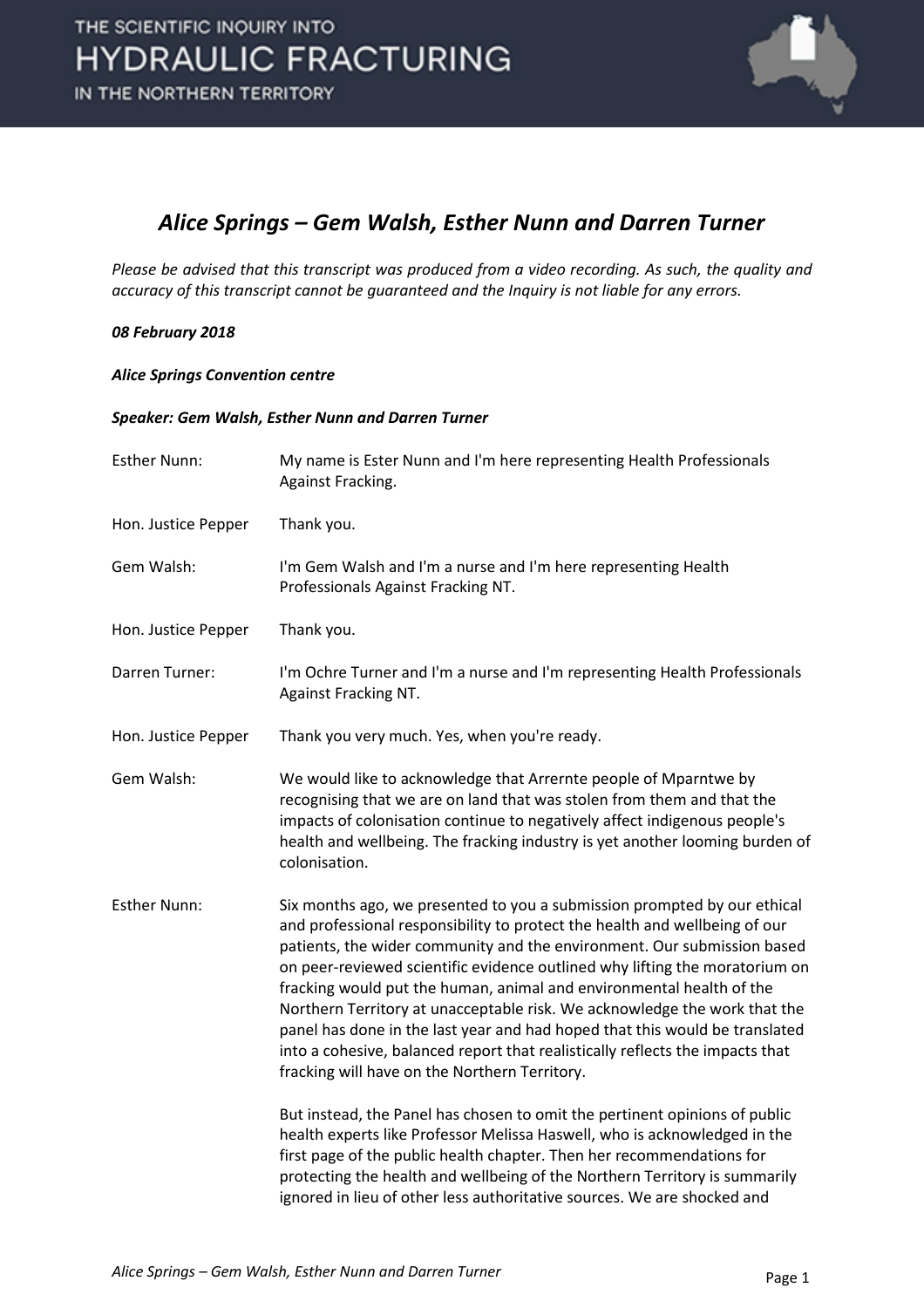IN THE NORTHERN TERRITORY



disappointed at the content on the draft final report of the Scientific Inquiry into Hydraulic Fracturing in the NT.

Gem Walsh: We strongly dispute the Panel's assertion that hydraulic fracturing has a low likelihood of risking public human health. We also strongly criticise the practise of using industry-commissioned human health risk assessments, HHRAs, to support the panel's risk assessment. It is self-evident that HHRAs designed by industry will have a vested interest in minimising the potential adverse effects of that industry.

> We understand that the panel's scope was to examine all available evidence regarding health risks of fracking. For that reason, acknowledgement of the information put forward in the HHRAs was appropriate. These may have been the only HHRAs relating to fracking that were available to the panel and we acknowledge that. What we find unacceptable is that the Panel acknowledges the significant limitations of the HHRAs and then employs these reports as a source of information. In other words, the Panel explicitly questions the validity of the HHRA's measured health outcomes and then utilises the reports to provide quotes and figures to support the panel's own assessment.

> The report states, and I quote, "The two critical elements of an HHRA that must be present in order to aggregate and characterise the risks are, firstly, identification of and knowledge about the chemicals of concern and, second, identification of the potential exposure pathways." All of the HHRAs considered by the panel failed to address either one or both of these critical elements needed to characterise risk. This renders them inappropriate as key resources influencing decision making.

> The HHRA by Origin on its exploratory activities at the Amungee Well in the Beetaloo Sub-basin failed to fulfil either of the two essential criteria. The Santos HHRA on its developments in the Surrat and Bowen Basins in Southwest Queensland failed to assess critical exposure pathways leading to contamination of groundwater and surface water. So, did Santos' health and chemical risk assessments of its CSG development in Narrabri, New South Wales. The WA HHRA utilised by the Panel was the subject of an extensive and detailed critique from public health advocate, Professor Melissa Haswell.

Professor Haswell found that the report did not fully and accurately assess the potential risks and benefits of the industry to the health and wellbeing of the population. Finally, the AGL upstream investment HHRA, assessing health risks associated with BTEX in flowback water in the Gloucester Basin of the Valkyrie CSG project, in New South Wales only covered airborne transfer from the holding tank and not leaks or spills to surface or groundwater, due to being an incomplete pathway.

To repeat, all five HHRAs utilised by the panel in their consideration of risk failed to fulfil either one or both critical criteria required to characterise risk. I quote the report, "All five reports provide useful information supporting the risk assessments undertaken by the panel in this report and they are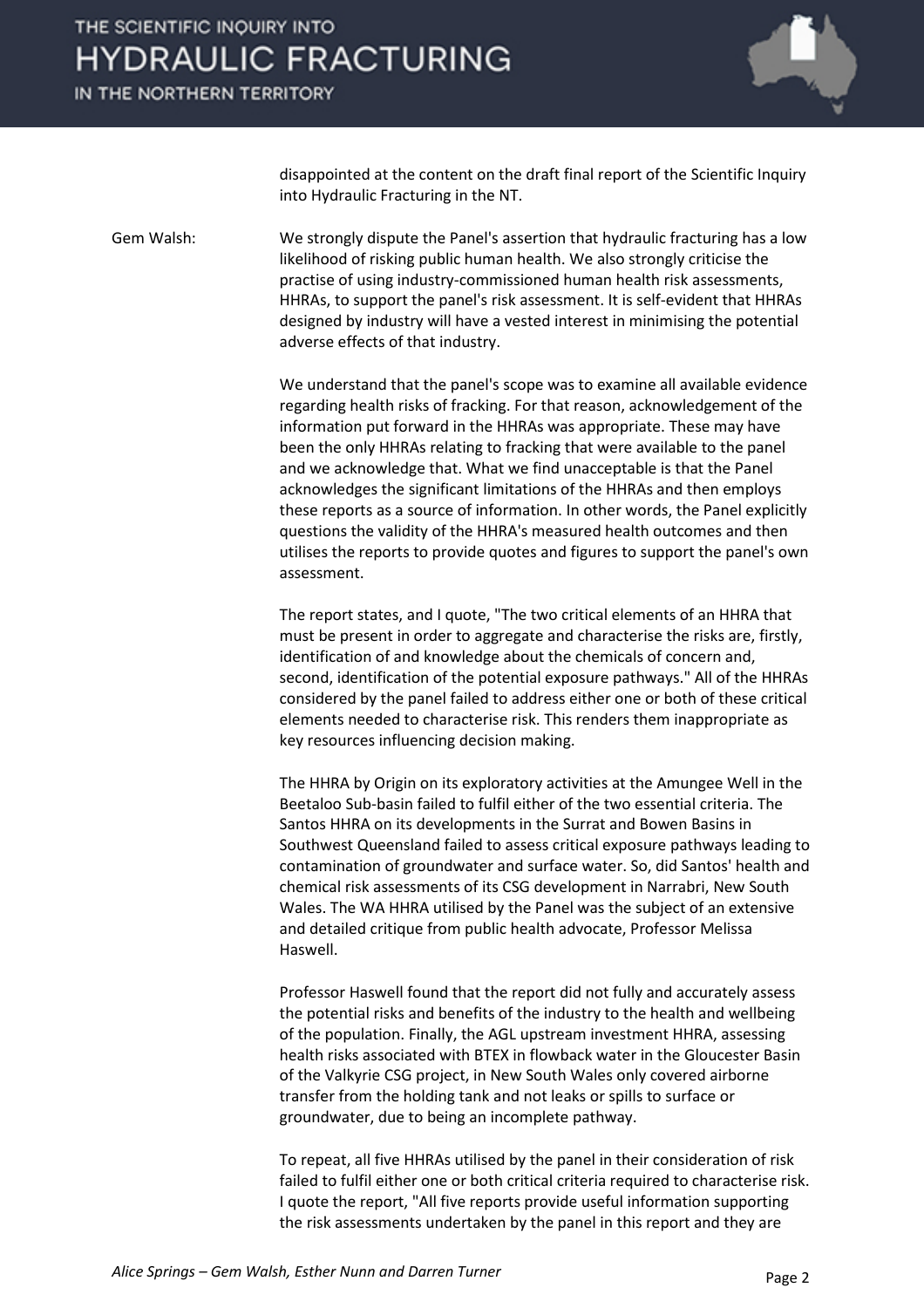consistent with the panel's consequence and risk assessment of low." How has this conclusion been reached when the report's failed to fulfil the criteria of HHRAs? Why are they being used as sources to support the Panel's assessment? And if the pathways are incomplete, and omitted from the assessments, how and why has the panel drawn conclusions from this incomplete evidence?

We acknowledge Recommendation 10.1, within which the Panel calls for HHRA reports to include risk assessments, risk estimate assessments of exposure pathways deemed to be incomplete. This is an admission that inclusion of all exposure pathways in imperative to HHRAs. So the question must be asked, why are these evidently weak sources which form an essential component of the public health chapter being used by the panel to justify the assessment of health risks as low? We want our opposition to the use of these sources to stand on the public record.

Furthermore, it can be seen in the public health risk matrix that the panel recommends gas companies to prepare site specific HHRAs. It is completely unacceptable to expect industry to self-regulate their own practice. We also on public record, our opposition to the stipulation in Recommendation 10.1 that and I quote, "Formal, site specific HHRAs need to be prepared and approved prior to the grant of any production licence for the purpose of any shale gas development."

We urge the Panel to amend this recommendation to require site specific HHRAs be approved prior to the granting of any exploration licences. Allowing industry exploration rights before fully assessing the impact these activities may have on a community is unethical and unjustifiable.

Esther Nunn: It is unacceptable that the chapter on public health includes only one small paragraph on the enormous subject of social cohesiveness mental health and wellbeing. Worst still, this paragraph states, "The panel is unable to find any cogent evidence that supports an evaluation of the magnitude of this risk to public health." This inability or refusal to acknowledge the evidence is the result of the panel's favouring of a foreign study, McMullin et al, that is not peer reviewed. The McMullin et all study has such a narrow categorical framework that it reviews a measly 12 US studies out of the hundreds of studies available.

> The report tables this literature review on an entire page in the health chapter. This is misleading to the general public trying to make sense of this report because the majority of the categories state the evidence is insufficient or failing to show an association. Furthermore, it is insulting to the enormous amount of work and references Australian health professionals and public health experts have provided to the panel during the inquiry process.

> If health academics in this country use evidence as flimsy as McMullin et al to support their arguments, it would not be taken seriously. If the Panel had wanted to assess the impacts of the fracking industry on the mental health and wellbeing of the community effected, they would have incorporated a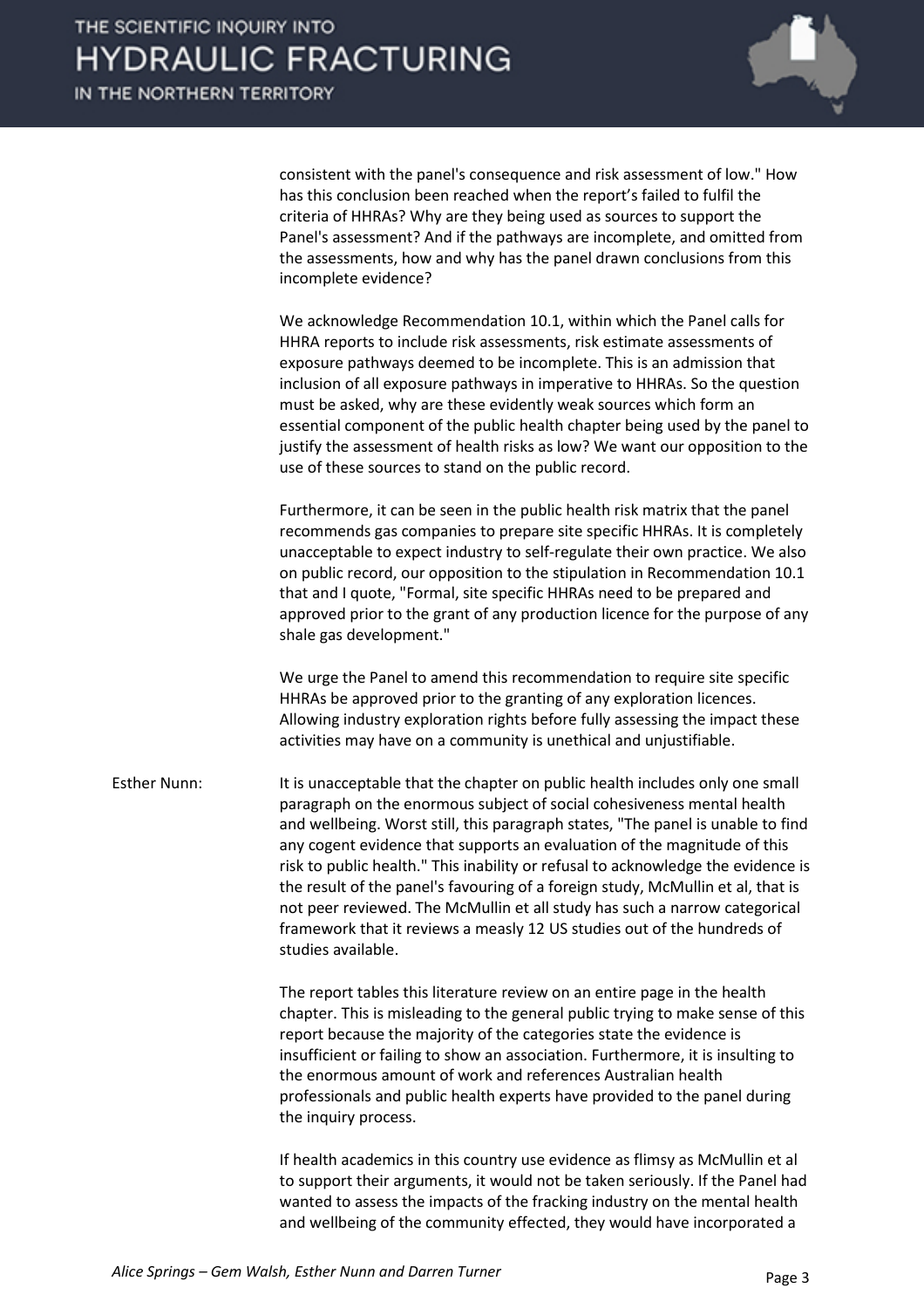

validated assessment took in their community consultation processes. An effective and efficient process could have included appropriate questions to investigate people's concerns and stresses. This would have provided valuable locally relevant information at the source, providing the evidence required to demonstrate the effect that impending fracking has had on communities at risk from the health industry already. Basically, all the Inquiry had to do was listen and accurately document it.

But as this has been proven by secretly taped footage of the community consultation that occurred in Marlinja and Elliot, the Inquiry consultants did not listen. Instead, they went to remote communities and encouraged Indigenous residents to capitalise on an industry that they said is inevitable. In a process of consultation, the consultants spoke for 36 minutes and listened to the community for just eight. This is why the Panel does not have any evidence regarding the impact of fracking on mental health, wellbeing and social cohesion. Because the voice they gave to remote communities was merely lip service and the gravity of community stress has been in effect omitted from their report.

Health Professionals Against Fracking NT were lucky enough to be asked to do a presentation at the Aboriginal Fracking Forum recently on the impacts of fracking on health. The audience was a room packed with powerful indigenous spokespeople from 13 different communities across the Territory who had gathered to discuss their concerns about fracking and make a collective statement which they presented to Parliament. For hours, we listened to the wide range of concerns people in remote communities have about the looming fracking industry. This is invaluable primary source information. In the final list of issues in Appendix 2, the panel state, "There may be a risk that the physical and mental health of Aboriginal persons and communities, as a group that is especially vulnerable and disadvantaged, is particularly effected."

As health professionals, we acknowledge that the increased stress, anxiety and looming loss of cultural sustenance has a profound negative impact on the mental health of the communities at risk of industrial destruction. This is form of sickness that is effecting people already, long before fracking has even arrived.

Gem Walsh: We would like to remind the Panel and observers that a categorical assessment of 685 peer reviewed literature published in 2016 found 84% of the public health studies indicate risks to public health, 69% of water studies show actual or potential water contamination and 87% of air quality studies indicate elevated air pollution. This evidence is strong enough for fracking to have already been banned in 12 countries around the world. In Australia, we commend the Victorian government in leading the way by passing legislation to ban any unconventional gas drilling in the state because of the unknown and unquantifiable and risks to the safety and security of public health, water and agriculture industries. We implore the panel to recommend that NT Government does the same.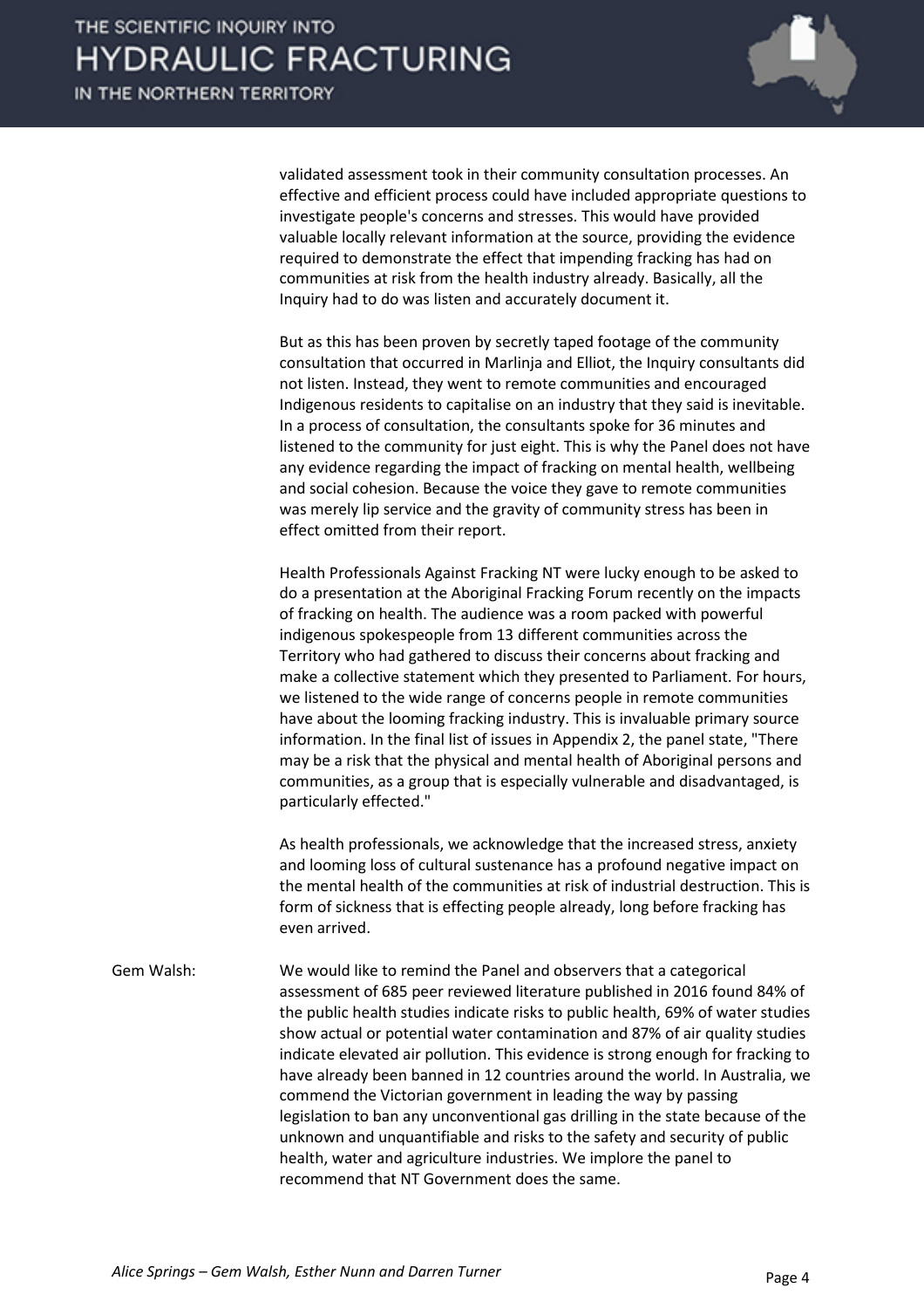IN THE NORTHERN TERRITORY



In the final list of issues in Appendix 2, compliance and enforcement is mentioned in the following statement. "There may be a risk of inadequate monitoring or enforcement of compliance with the regulatory framework as a result of inadequate resourcing of the regulatory agency, inadequate expertise or training." The Panel quotes the UK Taskforce on shale gas acknowledging that there has been understandable concerns and fear in communities affected by the fracking industry due to lax operation standards which have led to negative health outcomes.

The Taskforce assures us however, that in the last few years, standards have improved dramatically and that we should trust the industry will follow best practice to ensure the safety and wellbeing of ourselves and the environment. The distrust that industry and government will safely regulate themselves has grown from years of dealing with the impacts of mining. Some would argue for many indigenous people, this distrust is deepened by the lived experience of colonisation, forcible removal from homelands and land exploitation for resource extraction. History is the best predictor of the future.

Darren Turner: I would like to demonstrate now in NT industry continues to fall short of the tight regulations in place. Most recent and relevant in terms of threats to our water supply is the PFAS incident in Katherine. PFAS chemicals in the foam used at the RAAF bases including at Tindal near Katherine have seeped into the towns bores and infiltrated its drinking supply. A Four Corners investigation revealed the Defence Department were told the chemicals must not enter the environment as far back as 1987. However, throughout this time, chemicals were leaching into the groundwater and residents were not told their bores were contaminated until 2016.

> Secondly, the uranium industry in Australia often boasts Ranger, Australia's largest uranium mine that operates within World Heritage listed Kakadu National Park is one of the most heavily regulated and monitored mines in the world. Despite this, the federal government's leading research body found cancer rates almost double in the indigenous populations living close to that mine. This study found no monitoring had been done in the last 20 years of the mine's impact on local indigenous health, despite over 200 known incidents, spillages or leaks of contaminated water into local environment. These spills included a large acid leach tank completely collapsing, releasing a million litres of acid, radioactive or slurry into the surrounding area.

And thirdly in 2007, the McArthur River Mine near Borroloola, 63 truckloads, or 14,000 tonnes of toxic matter were dumped at the site that was not designed to store acid forming material. The material then combusted as it is known to do in contact with oxygen, releasing sulphur dioxide into the air.

Esther Nunn: Many people have engaged with this industry's process in good faith at every available opportunity and put in countless hours of unpaid time and energy in the hope that our opposition to fracking would be heard. We were suspicious when the expert number massagers ACIL Allen were chosen to do the independent economic impact assessment. We were outraged when the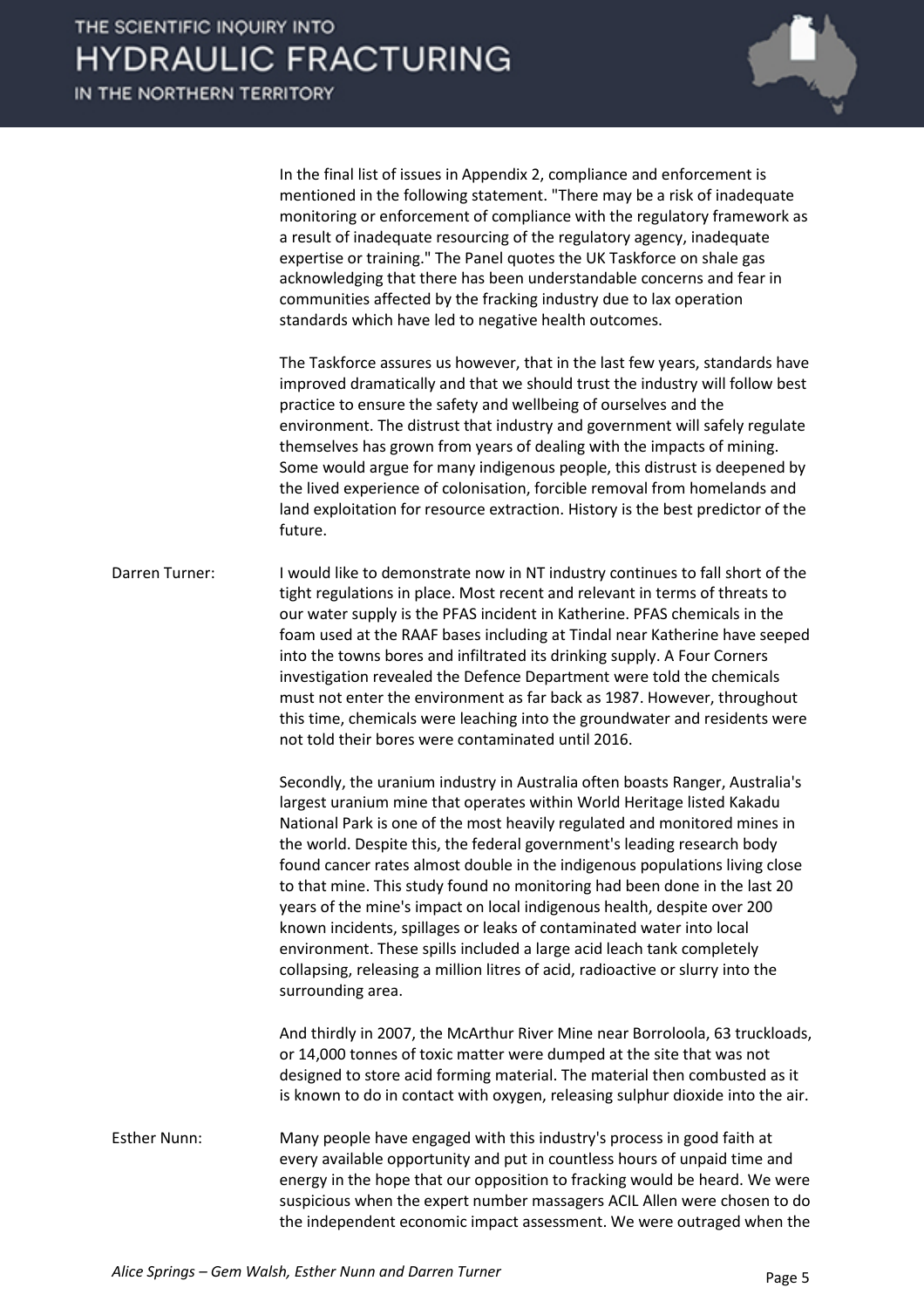

Inquiry gave Alice Springs, a town of 30,000 people a mere three days notice for a community consultation.

But when the community consultation sham was exposed on the ABC, we realised where this Inquiry was heading. And this is reflected in the final draft report where the concerns of Indigenous and non-indigenous people is misrepresented as community concerns. Territorians continuously turn up to participate in the community consultation processes. Often there was unanimous opposition to fracking as was witnessed in Alice Springs where hundreds of people spontaneously stood with hands raised high in favour of the total ban on fracking. Where is this reflected in the report?

We refer to 26th of January edition of Rural News where a double page spread on the draft final reported stated, "It has gone against that people called for and buries opposition in the report while offering a blueprint for the gas industry to forge ahead." We do not have an exhaustive list of concerns that could be compartmentalised and individually addressed by recommendations, which may or may not in reality stop a risk from occurring. An overwhelming percentage of the population here in the Territory are ethically, politically and environmentally opposed to the fracking industry and said they want a total ban on fracking. This needs to be documented.

Health Professionals Against Fracking NT, we maintain our concern that lifting the moratorium on fracking poses an unacceptable risk to human and environmental health. Thanks.

Hon. Justice Pepper Thank you. Just a couple of things. Four things in particular I want to mention and one I want to just follow up on with you. Actually three things I'll mention and one I want to follow up on. Firstly, we absolutely accept that the ... And I think we stated this publicly that the consultation that took place in Elliott by Triple C was totally, totally unacceptable and indeed that's why we asked that that work be redone by Coffey, which it was.

> Secondly, as I've stated previously, it's not within our terms of reference to recommend that the ban be lifted or not. It was a political decision to implement the ban pursuant to community sentiment and it will be a political decision whether or not that ban is lifted. Again, that's a matter really in your hands. We were tasked with identifying the risks, assessing the risks and coming up with mitigation measures which we've done in our draft report. I accept that you have a contrary view and it's a very valid contrary view and you've made some powerful submissions today.

> Third, let me read you a paragraph in the summary of the draft final report. "It must be noted that the strong antipathy surrounding fracking demonstrated during the first round of consultations held by the Inquiry, was also present during the second round of consultations. For a sizable majority of the people attending the public hearings and the community forums, the consensus was that hydraulic fracturing for onshore shale gas in the NT is not safe, is not trusted and is not wanted."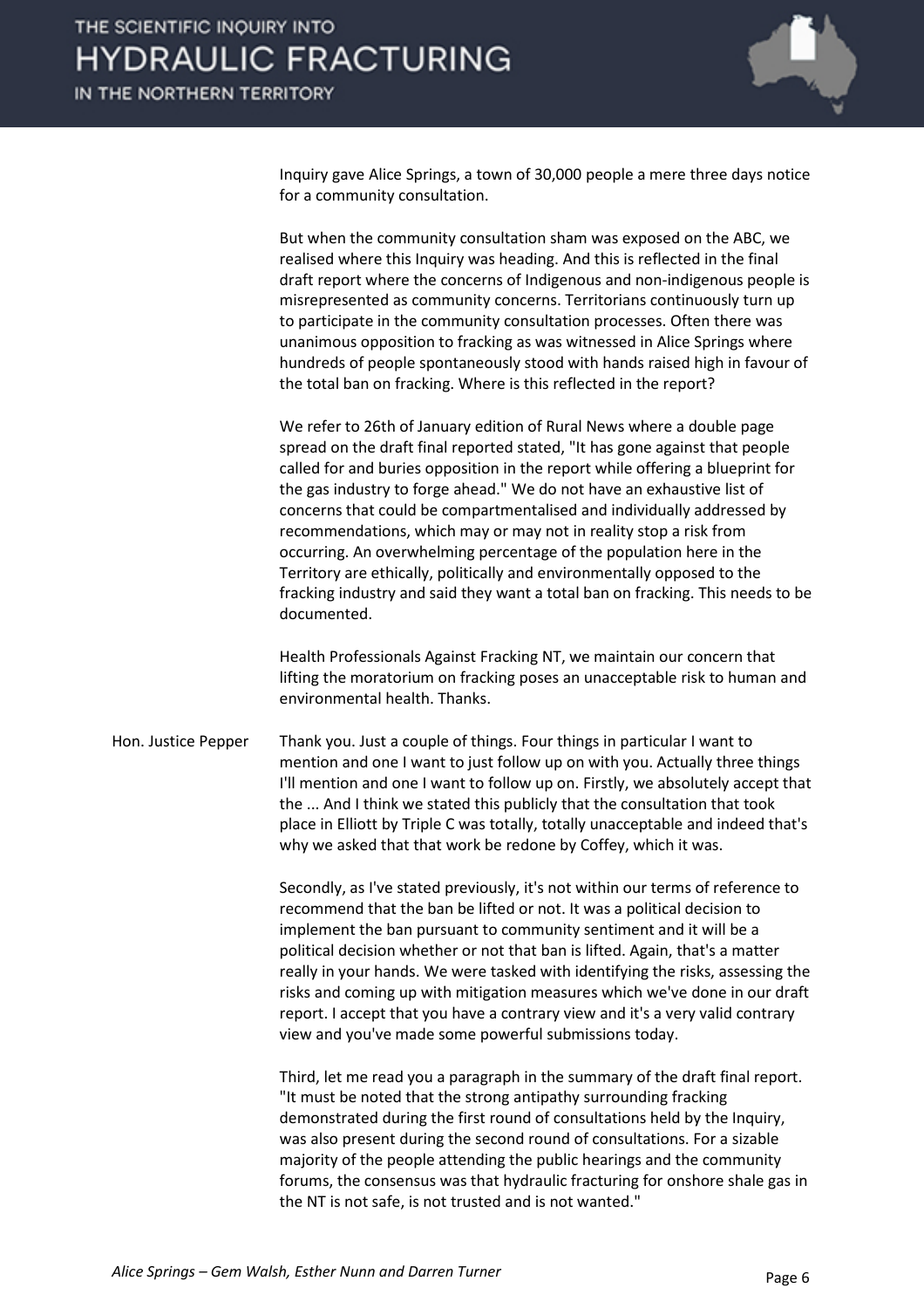IN THE NORTHERN TERRITORY



So, I'll just, don't think that we could have been much clearer with respect to our summation and it is a summation of the community opposition that we have witnessed by the people who've come to community forum and who have presented. It was stated in the interim report. It's stated in the draft final report and it will be stated very clearly in the final report as well. I can absolutely assure you of that.

The last thing, I just wanted to follow ...

Esther Nunn: Could I respond to that?

Hon. Justice Pepper With you, you said that uh, which community meeting are you talking about where we only gave three days notice?

- Esther Nunn: Alice Springs.
- Hon. Justice Pepper Alice ... which one? In your number ...
- Darren Turner: The last community meeting.
- Esther Nunn: Not the one that's tonight, but the previous one which was ... August?
- Darren Turner: Yeah, it would have been July or August.
- Hon. Justice Pepper All right. Well we will check that. That doesn't recollect or I should say that doesn't accord with my understanding of when notices were sent out. Obviously, we endeavour to make sure that they're put up, but certainly it doesn't accord with what I know as to when notices were sent out. But we will check.
- Darren Turner: Yeah it was in the Advertiser about three days before because we just got in from out bush and had no notice to change work or I was able to come because I was working on a later shift, but ...
- Hon. Justice Pepper Well, as I said, we can't ... It's out of our hands when things aren't published in newspapers and where they're placed, but certainly I will check when it was that we, we as in the inquiry, the task force sent out the notices. So when they left us and I will provide today, a letter today that date. Thank you.

Any questions?

Gem Walsh: Am I able to respond to something that you said?

- Hon. Justice Pepper Yes, yes please. Absolutely.
- Gem Walsh: You quoted the passage from the summary final report about community opposition. I believe part of the community opposition are the health professionals, the public health experts and people in the domain of health who have put forward very detailed reports outlining the risks to human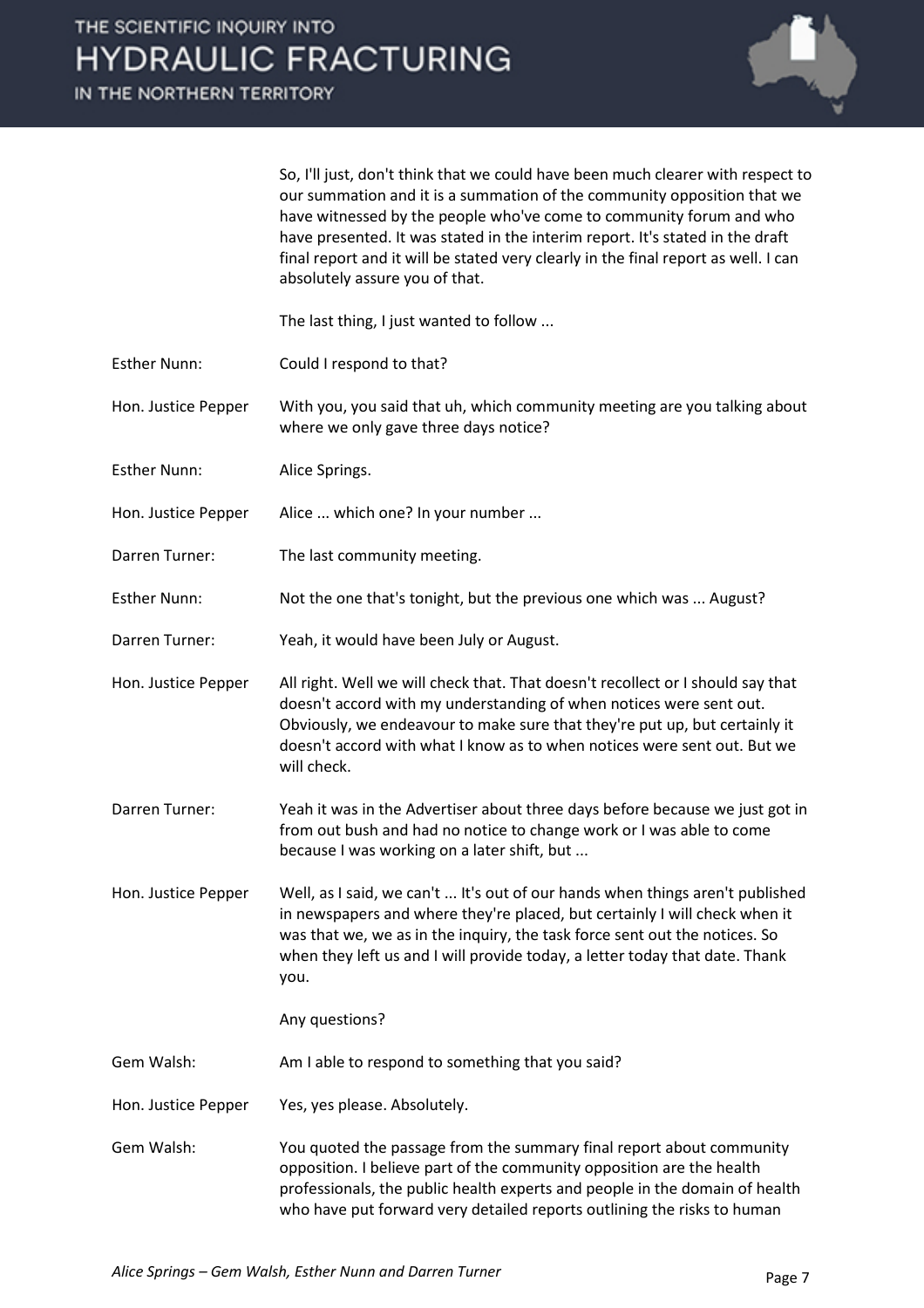IN THE NORTHERN TERRITORY



health that fracking poses and these voices were really notably absent from the public health chapter. And I believe when you ask, "What more could we have done to illustrate the community's opposition?" I believe you could have included the voices of public health experts and their opposition to fracking as experts in their field and as members of the community.

Hon. Justice Pepper We will take that onboard and have a look at that in the context of chapter 10, which I think is where your, where that's specifically directed. Is that right?

Gem Walsh: Yup.

Hon. Justice Pepper All right, thank you.

- Esther Nunn: They're mentioned in two words in the introduction of the submissions. And eight is the footnote, and when you look at the footnote, you can see them all listed there. Doctors for the Environment, Public Health Association, Professor Melissa Haswell. So for all those people, it's fairly insulting to see their names in a footnote in such an important report, where their voice has so much weight in the Territory.
- Hon. Justice Pepper I understand the submission. Thank you for pointing out that they were referenced in the footnote. Thank you.

Yes, Professor Priestly?

Prof. Brian Priestly: Yeah, I'll take onboard that particular point about perhaps making clearer the viewpoint of those health professionals who are cited in those footnotes. I want to just raise comment on your criticism of the use of the human health risk assessment report in that chapter. You've pointed out some of the inconsistencies and deficiencies of those reports and I think we acknowledge that there were deficiencies in that. What I think we will need to do, and I only use to provide examples of what health risk assessments have been done in this context in Australia. What I think I need to do is to go back and look at the weight that was placed on those and the way in which we ... As you've pointed out, there were inconsistencies.

> What we've also said is that there is now much better advice available as to how to carry out such risk assessments. The reports that were published by the National Chemicals Risk Assessment from the Department of Environment and Energy, just before we finalised our report, do actually address the proper way of doing these sorts of risk assessments and we probably need to emphasise that a little bit more.

> In relation to the comment that you made about, I don't resile from the idea that we need site specific human health risk assessments as part of the assessment process for this industry if it does go ahead. You criticised them as being industry designed. I don't agree with that particular statement. They are certainly paid for by the industry, but they're usually conducted by professional consultants who are experienced in doing this type of risk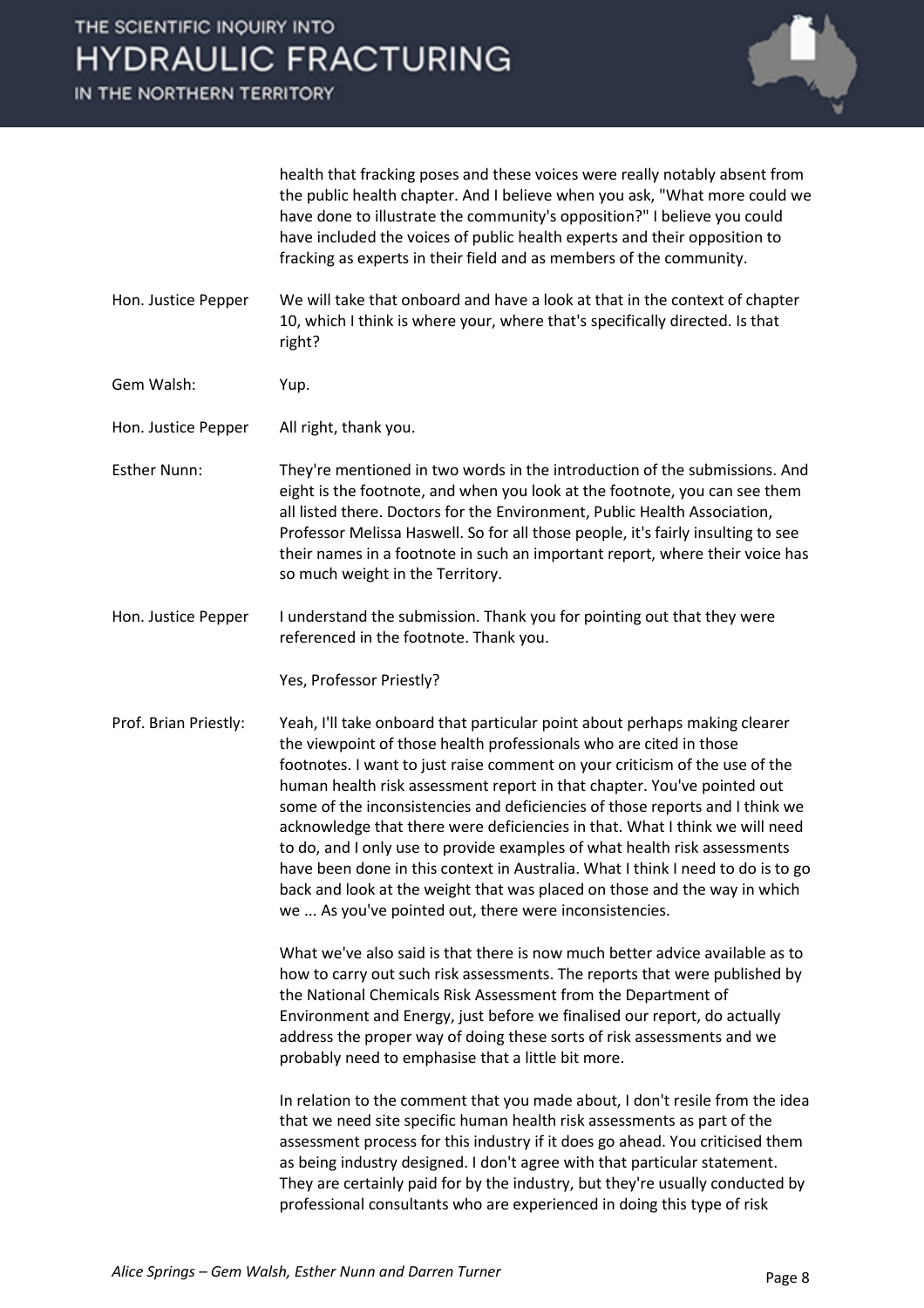IN THE NORTHERN TERRITORY



assessment. A good risk assessor will address all of the issues that should be addressed in these risk assessments.

- Esther Nunn: But they're being paid for by the industry.
- Prof. Brian Priestly: Of course they are paid for by the industry. Who else would pay for it?

Esther Nunn: Well, do you think they're going to be biased really?

- Prof. Brian Priestly: No I don't, because I know that industry fairly well and a good consultant will provide a professional report.
- Esther Nunn: So they say, what do you want to say to that Gem…
- Darren Turner: And I think that was the point in the submission was we acknowledge that you've critiqued those industry reports and looking at those reports they haven't documented pathways because they've said with their own health and safety, those pathways would never happen even though evidence has shown that those pathways do manage to happen. Because health and safety isn't as stringent as if we were all robots.
- Prof. Brian Priestly: And that's actually a point we've been making in the ...
- Darren Turner: But the point that we were making is after critiquing those, then using them to emphasise it's a low risk doesn't really make sense.
- Prof. Brian Priestly: Well, as I've said, I think I need to readdress that particular weight that was put on those reports. But the assessment of low risk was based a lot on what had been discussed in the previous chapters about the potential for water contamination and so on. So, that was drawn, and perhaps that needs to be more explicitly stated in the chapter, that those risk estimates were based very much on the risk estimates coming out of previous chapters.

Esther Nunn: Which is based on unknown information like aquifers or movement of water between aquifers. If we don't know that information, how can you make an appropriate risk assessment on that?

Prof. Barry Hart: Can I answer that?

Esther Nunn: Sure.

Prof. Barry Hart: That's part certainly, but if you'd read the report, you'll see that in the water chapter at least that we're talking about there's many possibilities of contamination. But the two main sources, main pathways for contamination of an aquifer is a leaky well and the other one is spills and then subsequently to there. So, when we're talking about exposure pathways, you know the risk assessment process, probability and then consequences. So, we looked very seriously at the probabilities, and you can read there and make your assessment as to whether we've been overly ambitious or what, but we don't think we were. We think that the evidence is pretty strong for ... And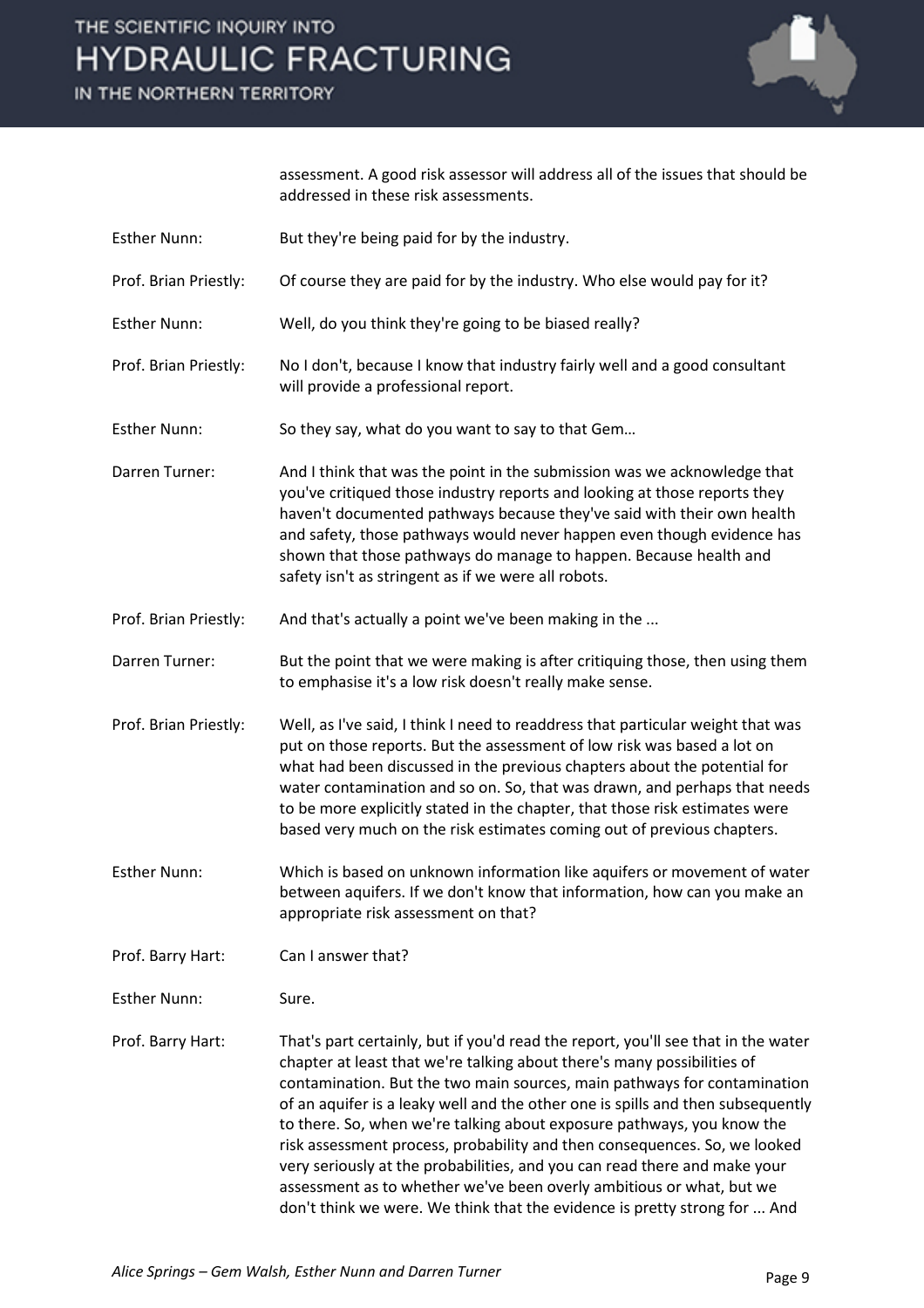

we've seen quite clearly that the most likely pathway is actually spills. But they will occur. Whether they get through to the aquifer is another matter.

But, can I just go back to that? So, you can certainly have a look at that and see whether you wish to proceed. With the human health aspects that you're talking about, as professionals, are you mainly concerned about mental wellbeing or is it air and water contamination? Are they are all equal in your minds from this industry?

Esther Nunn: The thing about fracking is, as I said here we don't have individual, small concerns that you can compartmentalise and mitigate with recommendations that will say, "It's going to lower the risk of this thing happening so therefore you don't need to worry." There are so many things about fracking that we're worried about, which we've told you in all our submissions before. Mental health and social cohesiveness and wellbeing is just one that you've outlined in your chapter, chapter 10, one small section which I've spoken about.

> Then of course we're worried about our aquifers. We're worried about water that's going to make us sick. Of course we're worried about air. In the last submission, when we responded to your chapter 10 on public health, it outlined every single little ... There was an air section. There was a water section. There was a mental health and wellbeing section. There were all those sections, so I'm not quite sure ...

- Prof. Barry Hart: Well, I guess I'm saying that we are concerned about exactly the same things. The potential for contamination of aquifers is high on our radar and high on every community consultation that we've been to. So, we have gone through that in great detail and to say straight out that they're going to be contaminated I think you haven't really looked at the evidence. If you think that we've been overly ambitious, haven't considered certain papers etc., certain pathways, then I'll sure as heck look at them again. But, I don't think you can make a grand statement that it's always going to be contaminated.
- Esther Nunn: We never said that it's always going to be contaminated.
- Prof. Barry Hart: What did you say?
- Esther Nunn: We're saying that the risk that our water could be contaminated is a lot higher than you give credit to in your report.
- Prof. Barry Hart: Okay. That's where you stand.
- Darren Turner: I think looking over at Queensland as well and there was the gas leaks in the Condamine River which were about four kilometres from the wells.
- Prof. Barry Hart: Sure.
- Darren Turner: And that was never acknowledged by the CSIRO they were saying these gas leaks could have come from anywhere. But, they had just turned up after the gas companies ...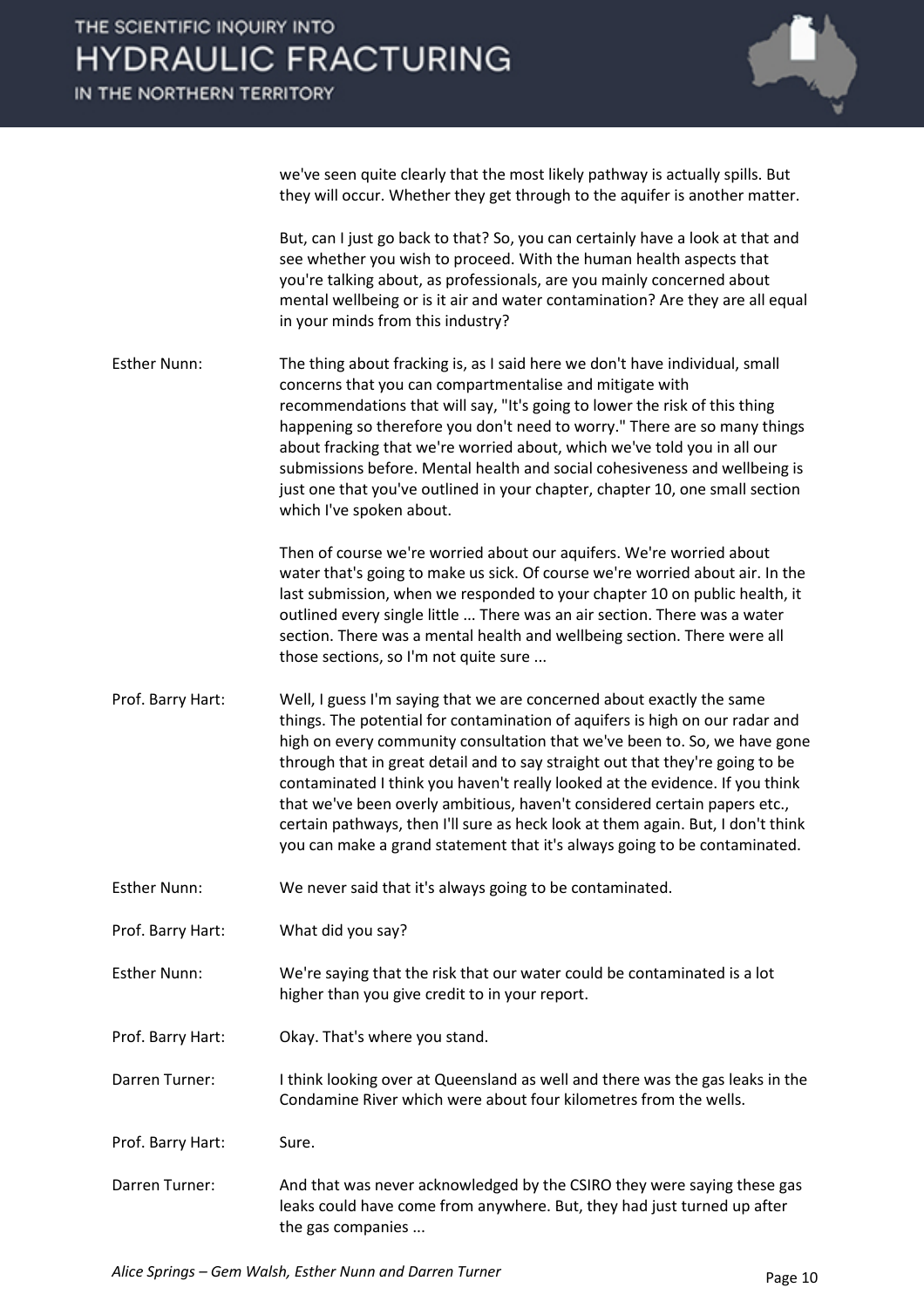IN THE NORTHERN TERRITORY



| Hon. Justice Pepper | There's a fact sheet on that which is actually quite useful, which we chased<br>down. And you're right to a certain extent. I think the conclusion they came<br>to was one of equivocality. But there is actually quite a  It's on their<br>website. It's quite a useful fact sheet saying there is some naturally<br>occurring methane but they also acknowledge the fact, the possibility rather<br>that it could have been as a result of the depressurisation caused by fracking<br>that may have contributed to that. But there certainly isn't a conclusion<br>there that the bubbling you see is absolutely caused by fracking.                                                                                                                                                                                                                                                                                                                                                                                                                                                |
|---------------------|---------------------------------------------------------------------------------------------------------------------------------------------------------------------------------------------------------------------------------------------------------------------------------------------------------------------------------------------------------------------------------------------------------------------------------------------------------------------------------------------------------------------------------------------------------------------------------------------------------------------------------------------------------------------------------------------------------------------------------------------------------------------------------------------------------------------------------------------------------------------------------------------------------------------------------------------------------------------------------------------------------------------------------------------------------------------------------------|
| Darren Turner:      | And I think  Yeah, that's a great example of the CSIRO backing industry<br>rather than listening to people who farm that land. And it wasn't                                                                                                                                                                                                                                                                                                                                                                                                                                                                                                                                                                                                                                                                                                                                                                                                                                                                                                                                          |
| <b>Esther Nunn:</b> | They've never seen water bubbling  and you could light it on fire before                                                                                                                                                                                                                                                                                                                                                                                                                                                                                                                                                                                                                                                                                                                                                                                                                                                                                                                                                                                                              |
| Darren Turner:      | The water wasn't bubbling there before fracking.                                                                                                                                                                                                                                                                                                                                                                                                                                                                                                                                                                                                                                                                                                                                                                                                                                                                                                                                                                                                                                      |
| Hon. Justice Pepper | I understand that submission.                                                                                                                                                                                                                                                                                                                                                                                                                                                                                                                                                                                                                                                                                                                                                                                                                                                                                                                                                                                                                                                         |
| Gem Walsh:          | Could I respond to you, Professor Hart? When you were saying that we had<br>insinuated that contamination is definitely going to happen and what are we<br>most concerned about. We're concerned that there is a huge body of<br>literature that is peer reviewed and that has gone through the stringent<br>process of appearing in peer reviewed academic publications and the study<br>that you guys chose to use in your chapter 10 on public health, which is the<br>main chapter that we've had the biggest issues with, was a non-peer<br>reviewed study by McMullin et all. It was commissioned by a governmental<br>body and it hasn't been subject to any of those same stringent, I suppose<br>quality measures and checks on the accuracy of that information. And I'd<br>like to know why that study was chosen over other articles that have been<br>less aligned with your particular position of low health risks, but are more<br>representative of what the body of literature itself points to, which is higher<br>risks to human health being harmed by fracking. |
| Hon. Justice Pepper | I understand the position you put and we will go back and have a look at<br>chapter 10, bearing in mind what you've said.                                                                                                                                                                                                                                                                                                                                                                                                                                                                                                                                                                                                                                                                                                                                                                                                                                                                                                                                                             |
| <b>Esther Nunn:</b> | Have you got nothing to say of why you chose McMullin et al?                                                                                                                                                                                                                                                                                                                                                                                                                                                                                                                                                                                                                                                                                                                                                                                                                                                                                                                                                                                                                          |
| Hon. Justice Pepper | Look, like I said, this is your opportunity to present to us. We will take<br>onboard what you've said. You've criticised robustly and we thank you for<br>that chapter 10 and we said we will go back and have a look at that.                                                                                                                                                                                                                                                                                                                                                                                                                                                                                                                                                                                                                                                                                                                                                                                                                                                       |
|                     | I do see the other presenters waiting patiently behind you. I just want to say<br>one last thing. Community update number 17 was released on the 2nd of<br>August 2017 which outlined in detail when the community forums would be<br>held, including the Alice Spring forum that was on the 11th of August, 2017.<br>So, for anyone who had registered and signed up to get our community<br>updates, which many, many people have, the notification was sent out on<br>the 2nd of August.                                                                                                                                                                                                                                                                                                                                                                                                                                                                                                                                                                                           |
| <b>Esther Nunn:</b> | Which was how many days? Nine days before?                                                                                                                                                                                                                                                                                                                                                                                                                                                                                                                                                                                                                                                                                                                                                                                                                                                                                                                                                                                                                                            |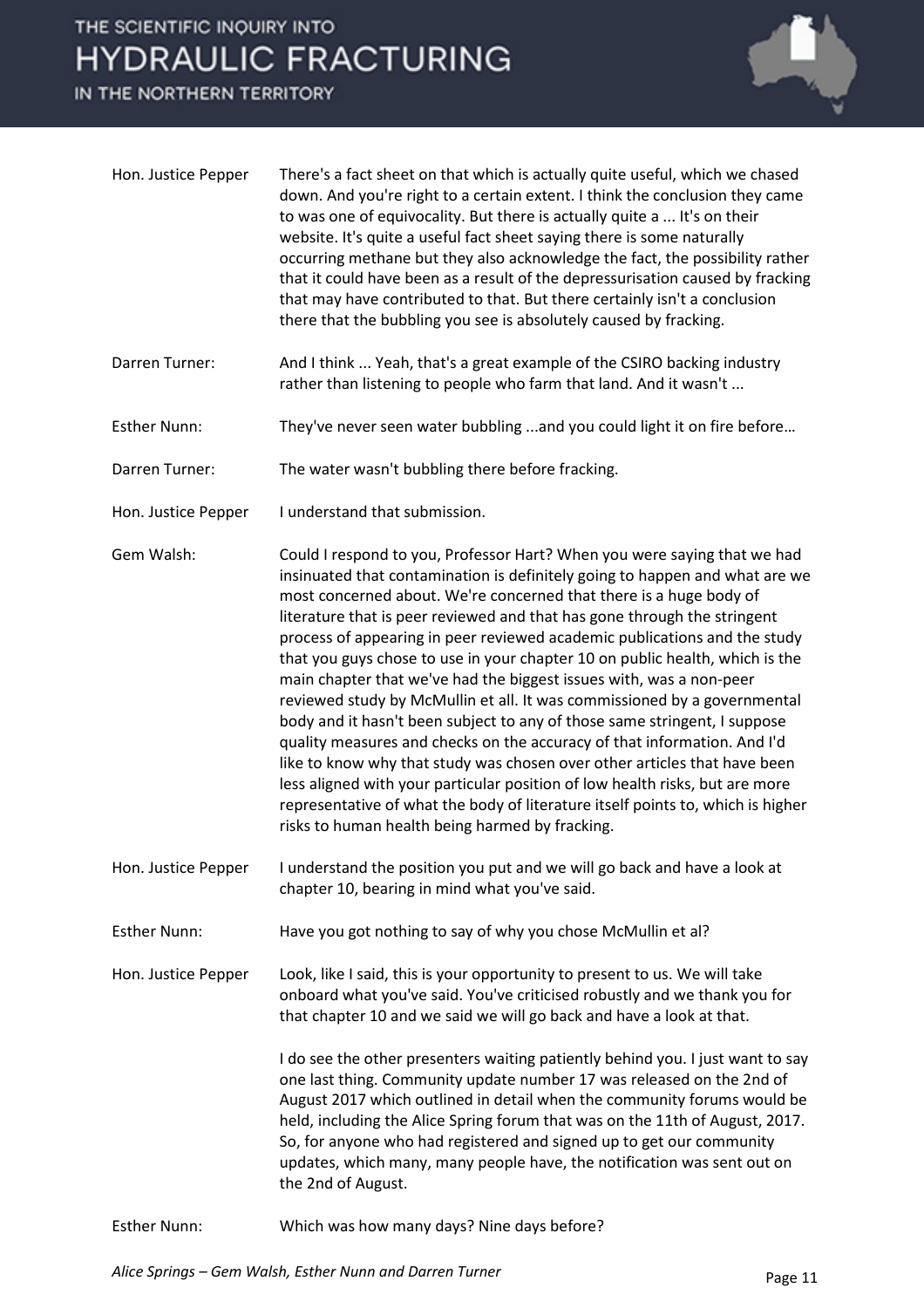IN THE NORTHERN TERRITORY



| Hon. Justice Pepper | Not three.                                                                                                                                                                                                                                                                                                                                                                                                                                                                                                                          |
|---------------------|-------------------------------------------------------------------------------------------------------------------------------------------------------------------------------------------------------------------------------------------------------------------------------------------------------------------------------------------------------------------------------------------------------------------------------------------------------------------------------------------------------------------------------------|
| <b>Esther Nunn:</b> | Well, we only saw it in the Advocate three days before and this is a town of<br>30,000 people.                                                                                                                                                                                                                                                                                                                                                                                                                                      |
| Hon. Justice Pepper | I'm not disputing that.                                                                                                                                                                                                                                                                                                                                                                                                                                                                                                             |
| <b>Esther Nunn:</b> | Who may not be looking on the internet at your website.                                                                                                                                                                                                                                                                                                                                                                                                                                                                             |
| Hon. Justice Pepper | I'm not disputing when you saw it. As I said, we have no control over when<br>things are published. The way that we disseminate information which I think<br>is relatively well known now, certainly from the feedback we have got from<br>the community is through the community updates and that went out on the<br>second of August.                                                                                                                                                                                             |
| <b>Esther Nunn:</b> | Okay. I'd just like to say one more thing, and I know Jimmy and Alec won't<br>mind. I'll only take 30 seconds. In response to something you said about you<br>guys being shocked at the community consultation process. Coffey's<br>response to that outrageous community consultation was to send back in<br>the same people and the people in those communities said, "We don't want<br>them back."                                                                                                                               |
| Hon. Justice Pepper | Well, no AIS was sent back.                                                                                                                                                                                                                                                                                                                                                                                                                                                                                                         |
| Prof. Barry Hart:   | It's a different company.                                                                                                                                                                                                                                                                                                                                                                                                                                                                                                           |
| Hon. Justice Pepper | Before  Not Triple C.                                                                                                                                                                                                                                                                                                                                                                                                                                                                                                               |
| <b>Esther Nunn:</b> | But Coffee wanted Triple C to go back in and the community said, "We don't<br>want them back."                                                                                                                                                                                                                                                                                                                                                                                                                                      |
| Hon. Justice Pepper | That's not the information that I have from Coffey. AIS was sent back in.<br>Thank you.                                                                                                                                                                                                                                                                                                                                                                                                                                             |
|                     | Yes, can we have the next presenters please?                                                                                                                                                                                                                                                                                                                                                                                                                                                                                        |
| Darren Turner:      | Go to Dr. Alan?                                                                                                                                                                                                                                                                                                                                                                                                                                                                                                                     |
| Gem Walsh:          | Did you want to ask a question Dr. Anderson?                                                                                                                                                                                                                                                                                                                                                                                                                                                                                        |
| Hon. Justice Pepper | Oh, my apologies. Sorry, I didn't see the finger raised down the end. It does<br>have to be the last question. We do have our last presenters here.                                                                                                                                                                                                                                                                                                                                                                                 |
| Alan Anderson:      | I just want to, for you Gem, you raise a really important concern of yours<br>about fracking as you perceived it as being a continuation of the<br>colonisation and dispossession process that's continuing to degrade<br>Aboriginal culture and values. And I'm just wondering if you've got any<br>experience with the Aboriginal experience with the Mereenie and Palm<br>Valley gas fields that are you know, here in this region. Because the<br>experience of the panel is it's actually been very positive and so we visited |